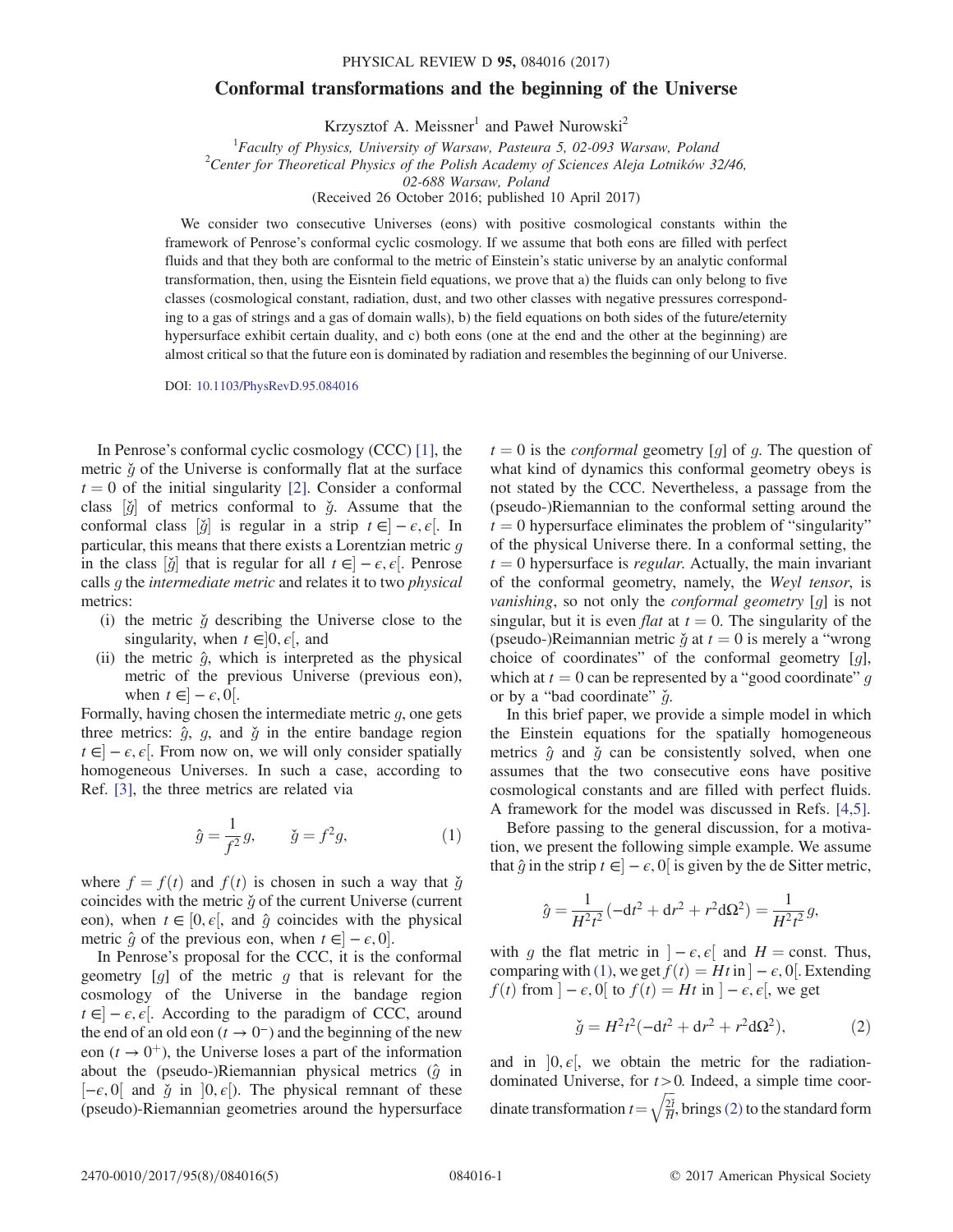KRZYSZTOF A. MEISSNER and PAWEŁ NUROWSKI PHYSICAL REVIEW D 95, 084016 (2017)

$$
\check{g} = -\mathrm{d}\check{t}^2 + \frac{\check{t}}{t_0}(\mathrm{d}r^2 + r^2\mathrm{d}\Omega^2),
$$

with  $t_0 = \frac{1}{2H}$ . This transforms the de Sitter Universe from the times when t was before  $t = 0$  to the radiation-dominated times when t was before  $t = 0$  to the radiation-dominated Universe at times  $t > 0$  by a conformal transformation between the regions  $]-\epsilon, 0[$  and  $]0, \epsilon[$ .<br>The rest of our paper is a generaliza

The rest of our paper is a generalization of this example to more general situations, when the current  $(t > 0)$ Universe has the energy-momentum tensor of more general type than the pure radiation.

<span id="page-1-0"></span>In our generalization, the intermediate metric  $q$  is a Friedman-Lemaître-Robertson-Walker (FLRW) metric,

$$
g = \left[ -dt^2 + \frac{h^2}{\left(1 + \frac{\kappa}{4}(x^2 + y^2 + z^2)\right)^2} (dx^2 + dy^2 + dz^2) \right],\tag{3}
$$

with spatial curvature  $\kappa =$  const and with  $h = h(t)$ .

<span id="page-1-7"></span>We assume that the metric q is regular at  $t = 0$  so that the singularity of  $\check{g}$  at the transition  $(t \to 0)$  is due to the behavior of the conformal factor  $f(t) \rightarrow 0$  in  $\check{g}$ . We therefore have

$$
h(t) \to 1
$$
 and  $f(t) \to Ct$  as  $t \to 0$ , (4)

where the linear dependence of  $f(t)$  on t for  $t \to 0$  comes from the assumption of the dominance of the cosmological constant (de Sitter solution) at the end of the previous eon.

The dynamics of the model is governed by the Einstein equations, satisfied by each of the metrics  $\hat{q}$  and  $\check{q}$ separately. The Einstein equations, respectively for  $\hat{g}$  and  $\check{g}$ , come with their specific cosmological constants  $\hat{\lambda}$  and  $\check{\lambda}$  and with their own energy momentum tensors. We make an and with their own energy momentum tensors. We make an assumption that both of them are the energy-momentum tensors of perfect fluids characterized by their respective energy densities  $\hat{\mu}$  and  $\check{\mu}$  and pressures  $\hat{p}$  and  $\check{p}$ . The Einstein equations for  $\hat{q}$  are

$$
\hat{R}_{\mu\nu} - \frac{1}{2}\hat{R}\hat{g}_{\mu\nu} + \hat{\lambda}\hat{g}_{\mu\nu} = 8\pi G\hat{T}_{\mu\nu},\tag{5}
$$

<span id="page-1-2"></span><span id="page-1-1"></span>with

$$
\hat{T}_{\mu\nu} = (\hat{\mu} + \hat{p})\hat{u}_{\mu}\hat{u}_{\nu} + \hat{p}\hat{g}_{\mu\nu}.
$$
 (6)

We also have the identical-looking equations for  $\check{g}$  with all the hats replaced by the checks. The respective velocities of the fluids are

$$
u^{\mu} = (1, 0, 0, 0), \qquad \check{u}^{\mu} = \frac{1}{f} u^{\mu} \quad \hat{u}^{\mu} = f u^{\mu}. \tag{7}
$$

We assume that the cosmological constant is non-negative for both  $\hat{g}$  and  $\check{g}$ . Consequently, we write

$$
\tilde{\lambda} = 3\tilde{H}_{\lambda}^2, \qquad \hat{\lambda} = 3\hat{H}_{\lambda}^2. \tag{8}
$$

Now, our aim is to find solutions to the above-mentioned Einstein equations. We make an ansatz for  $\hat{g}$  and  $\check{g}$ , in which  $\hat{g}$  and  $\check{g}$  are given by [\(1\)](#page-0-0) and in which the intermediate metric q is the general FLRW metric  $(3)$ . Thus, to specify a solution compatible with Penrose's CCC proposal, we have to determine f, h,  $\hat{\mu}$ ,  $\hat{\mu}$ ,  $\hat{p}$ , and  $\check{p}$ , which are the unknown real functions of time.

To find solutions for f, h,  $\hat{\mu}$ ,  $\hat{\mu}$ ,  $\hat{\mu}$ , and  $\hat{p}$ , we recall that a consequence of the Einstein equations [\(5\)](#page-1-1) and [\(6\)](#page-1-2) is the conservation of the energy-momentum tensor,  $\hat{\nabla}^{\nu} \hat{T}_{\mu\nu} = 0$ , which reduces to

$$
\hat{\nabla}^{\nu}\hat{T}_{\mu\nu} = \left(f\left(\hat{\mu}^{\prime} + 3(\hat{\mu} + \hat{p})\left(\ln\frac{h}{f}\right)^{\prime}\right), 0, 0, 0\right) = 0.
$$

<span id="page-1-3"></span>Thus, when solving the Einstein equations, we have to solve the equation

$$
\hat{\mu}' + 3(\hat{\mu} + \hat{p}) \left( \ln \frac{h}{f} \right)' = 0 \tag{9}
$$

<span id="page-1-4"></span>as well as the analogous equation

$$
\breve{\mu}' + 3(\breve{\mu} + \breve{p})(\ln(hf))' = 0 \tag{10}
$$

for the checked quantities. The physical interpretation of Eqs.  $(9)$  and  $(10)$  is that these are the *continuity equations* for the fluids  $(\hat{\mu}, \hat{p})$  and  $(\check{\mu}, \check{p})$ , respectively.

Now, we make the main assumptions to obtain special solutions to the "hatted" and "checked" Eqs. [\(5\)](#page-1-1) and [\(6\)](#page-1-2) with appealing physical properties.

First, we assume that both perfect fluids  $(\hat{\mu}, \hat{p})$  and  $(\check{\mu}, \check{p})$ are mixtures of a number of respective perfect fluids  $(\hat{\mu}_i, \hat{p}_i)$  and  $(\check{\mu}_i, \check{p}_i)$ . This means that we have

$$
\hat{\mu} = \sum_{i} \hat{\mu}_{i}, \qquad \check{\mu} = \sum_{i} \check{\mu}_{i},
$$

$$
\hat{p} = \sum_{i} \hat{p}_{i}, \qquad \check{p} = \sum_{i} \check{p}_{i}.
$$

Second, we assume that the equation of state for each of the perfect fluids in the mixtures is given by

$$
\hat{p}_i = \hat{w}_i \hat{\mu}_i, \qquad \check{p}_i = \check{w}_i \check{\mu}_i,
$$
\n(11)

with  $\hat{w}_i$  and  $\check{w}_i$  being constants.

In this way, the unknowns we try to determine by using the hatted and checked Einstein Eqs. [\(5\)](#page-1-1) and [\(6\)](#page-1-2) are  $f, h, \hat{\mu}_i$ ,  $\tilde{\mu}_i$ , and the constants  $\hat{w}_i$  and  $\check{w}_i$ .<br>Third we assume that each i

<span id="page-1-5"></span>Third, we assume that each perfect fluid  $(\hat{\mu}_i, \hat{p}_i)$  considered separately satisfies its own continuity equation; i.e., we assume that

$$
\hat{\mu}_i' + 3(\hat{\mu}_i + \hat{p}_i) \left( \ln \frac{h}{f} \right)' = 0 \tag{12}
$$

<span id="page-1-6"></span>and

$$
\check{\mu}_i' + 3(\check{\mu}_i + \check{p}_i)(\ln(hf))' = 0.
$$
 (13)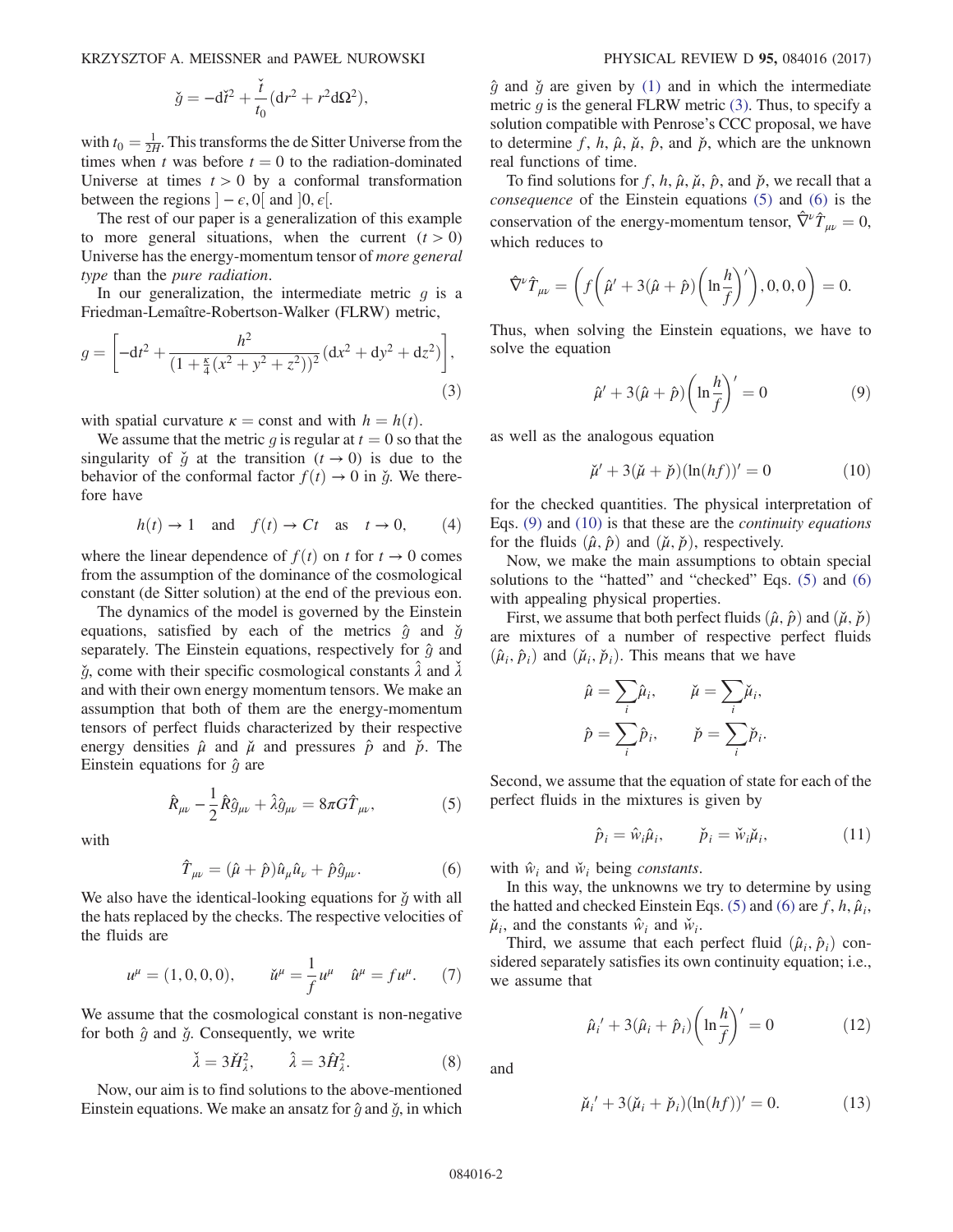Note that, since Eqs. [\(9\)](#page-1-3) and [\(10\)](#page-1-4) are linear in  $\mu$ s and ps, each solution of  $(12)$  and  $(13)$  also solves  $(9)$  and  $(10)$ . However, the solutions of [\(12\)](#page-1-5) and [\(13\)](#page-1-6) constitute only a subset of all solutions to [\(9\)](#page-1-3) and [\(10\).](#page-1-4) Thus, our third assumption restricts the general solution of the hatted and checked Einstein Eqs. [\(5\)](#page-1-1) and [\(6\)](#page-1-2) to its subset in which, within a given eon, the mixtures of perfect fluids neither interact among themselves nor convert from one fluid into another.

One may worry that this assumption is incompatible with the rest of the Einstein Eqs. [\(5\)](#page-1-1) and [\(6\)](#page-1-2). It turns out, however, that this is not the case, as the rest of our analysis clearly shows.

<span id="page-2-4"></span>To see this, we first solve [\(12\)](#page-1-5) and [\(13\).](#page-1-6) Here, the general solutions are

$$
\hat{\mu} = \sum_{i} \frac{3\hat{\mu}_{0i}}{8\pi G} \left(\frac{h}{f}\right)^{-3-3\hat{w}_i}
$$
\n
$$
\check{\mu} = \sum_{i} \frac{3\check{\mu}_{0i}}{8\pi G} (hf)^{-3-3\check{w}_i},
$$
\n(14)

with  $\hat{\mu}_{0i}$  and  $\check{\mu}_{0i}$  integration constants. This reduces the set of our unknowns from f, h,  $\hat{\mu}_i$ ,  $\check{\mu}_i$ , and the constants  $\hat{w}_i$  and  $\check{w}_i$  to functions f, h, and constants  $\hat{w}_i$  and  $\check{w}_i$ .

<span id="page-2-0"></span>It follows that the rest of the hatted and checked Einstein Eqs. [\(5\)](#page-1-1) and [\(6\)](#page-1-2) reduces to only two ODEs. They are parametrized by the constants  $\hat{\mu}_{0i}$ ,  $\check{\mu}_{0i}$ ,  $\hat{w}_i$ , and  $\check{w}_i$  and read

$$
f^{2}\left(\frac{h}{f}\right)^{2} - \sum_{i} \hat{\mu}_{0i} \left(\frac{h}{f}\right)^{-1-3\hat{w}_{i}} - \hat{H}_{\lambda}^{2}\left(\frac{h}{f}\right)^{2} = -\kappa \quad (15)
$$

<span id="page-2-1"></span>for the hats and

$$
\frac{(fh)^{2}}{f^2} - \sum_{i} \check{\mu}_{0i}(hf)^{-1-3\check{w}_i} - \check{H}^2_{\lambda}(fh)^2 = -\kappa \quad (16)
$$

for the checks. Thus, for each choice of constants  $\hat{\mu}_{oi}$ ,  $\check{\mu}_{oi}$ ,  $\hat{w}_i$ , and  $\check{w}_i$ , we are left with two ODEs. In this way, we end up with two ODEs for two unknown functions—the system that definitely has solutions.

From these solutions, we pick up those that are mathematically elegant and desirable by Penrose's CCC proposal. In particular, we want the solutions to satisfy matching conditions [\(4\)](#page-1-7) at the big bang/big crunch hypersurface  $t = 0$ .

We consider a solution "mathematically elegant" if the functions  $f(t)$  and  $h(t)$  are analytic in the variable t around  $t = 0$ . This means that such solutions for  $f = f(t)$  and  $h =$  $h(t)$  of our two ODEs are expressible in terms of the Taylor series in t centered at  $t = 0$ . From now on, we consider only such solutions. Thus, assuming the Taylor series expansions for  $f(t)$  and  $h(t)$ , and the matching conditions [\(4\),](#page-1-7) we get

$$
\left(\frac{h}{f}\right) = \frac{a(t)}{t}, \qquad f^2 \left(\frac{h}{f}\right)^{12} = \frac{b(t)}{t^2},
$$
  

$$
fh = tc(t), \qquad \frac{(fh)^{12}}{f^2} = \frac{q(t)}{t^2},
$$

where  $a = a(t)$ ,  $b = b(t)$ ,  $c = c(t)$ , and  $q = q(t)$  are functions analytic in an interval around  $t = 0$ , such that  $a(0) \neq 0$ ,  $b(0) \neq 0$ ,  $c(0) \neq 0$ , and  $q(0) \neq 0$ . Inserting these relations into the ODEs [\(15\)](#page-2-0) and [\(16\)](#page-2-1) gives

$$
b(t) - \sum_{i} \hat{\mu}_{0i} t^{3+3\hat{w}_i} a^{-1-3\hat{w}_i}(t) - \hat{H}^2_{\lambda} a^2(t) + t^2 \kappa = 0
$$

and

$$
q(t) - \sum_{i} \check{\mu}_{0i} t^{1-3\check{w}_i} q^{-1-3\check{w}_i}(t) - \check{H}^2_{\lambda} t^4 q^2(t) + t^2 \kappa = 0.
$$

These equations have consequences. First, they show that  $-1 - 3\hat{w}_i$  and  $-1 - 3\check{w}_i$  must be integers. In particular, each of the ws must be an integer multiple of  $\frac{1}{3}$ . Second, this compared with the usual dominant energy conditions for compared with the usual dominant energy conditions for the fluids

$$
-1 \le \hat{w}_i \le 1, \quad \text{and} \quad -1 \le \check{w}_i \le 1,
$$

<span id="page-2-2"></span>imply that the possible values of  $\hat{w}_i$  is are

$$
\hat{w}_i = -1, -\frac{2}{3}, -\frac{1}{3}, 0, \frac{1}{3}, \frac{2}{3}, 1,
$$
\n(17)

and that the possible values of  $\check{w}_i$ s are

$$
\check{w}_i = -1, -\frac{2}{3}, -\frac{1}{3}, 0, \frac{1}{3}, \frac{2}{3}, 1.
$$

Using these values for  $\check{w}_i$ s we get:

$$
q(t) - \check{\mu}_{01}(tq)^4 - \check{\mu}_{02}(tq)^3 - \check{\mu}_{03}(tq)^2 - \check{\mu}_{04}tq - \check{\mu}_{05}
$$
  
- 
$$
\check{\mu}_{06}(tq)^{-1} - \check{\mu}_{07}(tq)^{-2} - \check{H}_{\lambda}^2 t^4 q^2 + t^2 \kappa = 0.
$$

<span id="page-2-3"></span>Since  $q(0) \neq 0$ , and  $q(t)$  is analytic in an interval around 0, we have  $\lim_{t\to 0} q^{-1}(t) = \frac{1}{q(0)}$  and  $\lim_{t\to 0} q^{-2}(t) = \frac{1}{q(0)^2}$ . Thus multiplying the above equation first by  $t^2$  and passing to the limit  $t \to 0$  and then multiplying it by t and passing to the limit  $t \to 0$ , and then multiplying it by t and passing to the limit  $t \to 0$  we obtain  $\mu_{07} = \mu_{06} = 0$ . This shows that out of seven possibilities for  $\check{w}_i$ s we are left with only five:

$$
\check{w}_i = -1, -\frac{2}{3}, -\frac{1}{3}, 0, \frac{1}{3}.
$$
 (18)

The perfect fluids corresponding to  $\mu_{07}$  and  $\mu_{06}$ , i.e. those with  $\tilde{w}_i = \frac{2}{3}$ , 1, are excluded by our assumptions!<br>This is all what we can deduce about our solution

This is all what we can deduce about our solutions from the requirement of their analyticity, matching conditions [\(4\)](#page-1-7), and the dominant energy conditions for the energymomentum tensors.

The solutions must satisfy two ODEs [\(15\)](#page-2-0) and [\(16\)](#page-2-1) with  $\hat{w}_i$ s and  $\check{w}_i$ s as in [\(17\)](#page-2-2) and [\(18\).](#page-2-3) It is convenient to write down these two ODEs explicitly. We write them in terms of new unknowns  $\hat{F} = \hat{F}(t)$  and  $\check{F} = \check{F}(t)$ , which are related to  $f(t)$  and  $h(t)$  via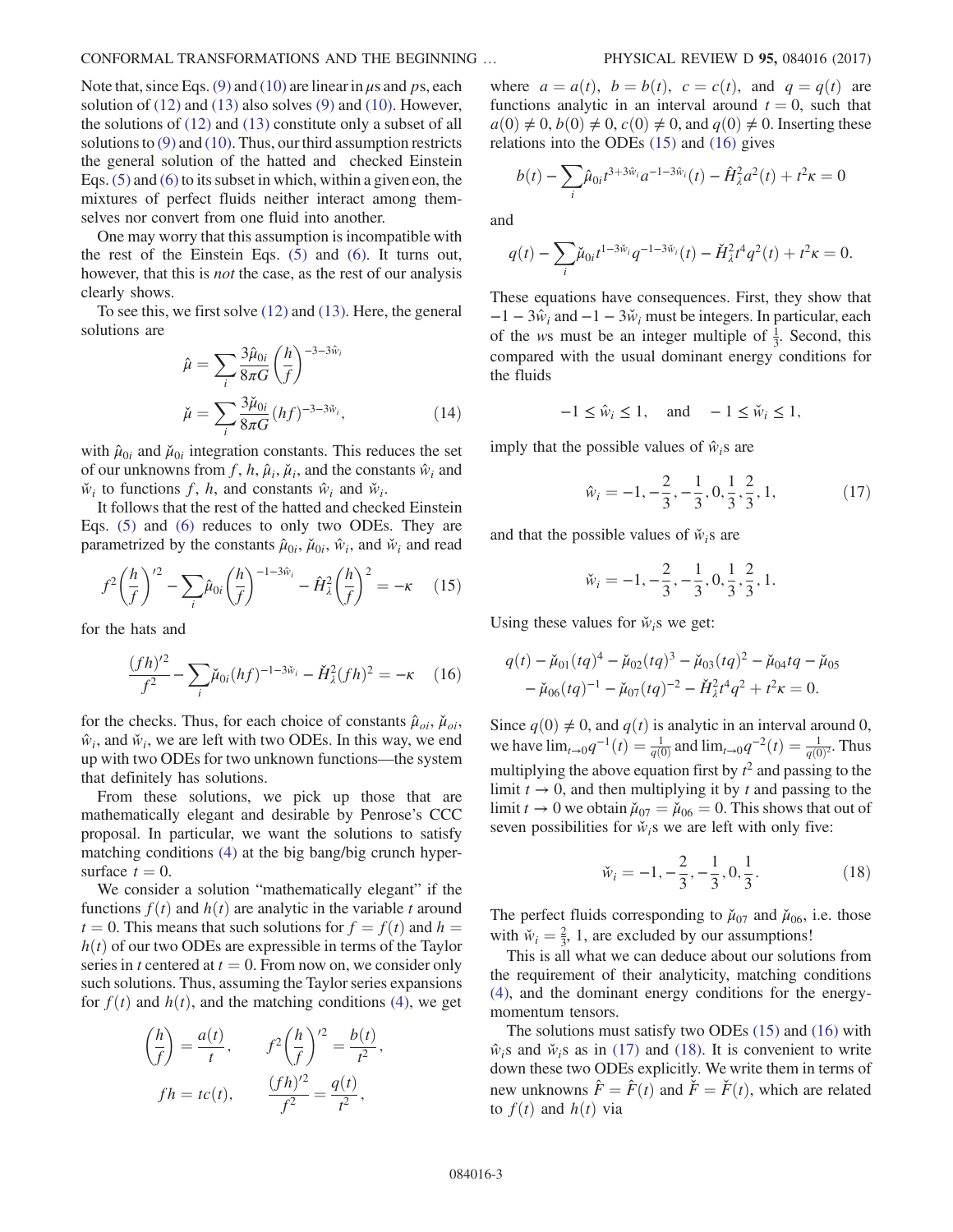$$
\hat{F} = \frac{f}{h}, \qquad \check{F} = fh. \tag{19}
$$

<span id="page-3-0"></span>In these variables, Eq. [\(15\)](#page-2-0) reads

$$
\frac{\check{F}}{\hat{F}}\hat{F}^{\prime 2} = (\hat{H}_{\lambda}^2 + \hat{\mu}_{01}) + \hat{\mu}_{02}\hat{F} + (\hat{\mu}_{03} - \kappa)\hat{F}^2 + \hat{\mu}_{04}\hat{F}^3 \n+ \hat{\mu}_{05}\hat{F}^4 + \hat{\mu}_{06}\hat{F}^5 + \hat{\mu}_{07}\hat{F}^6,
$$
\n(20)

<span id="page-3-1"></span>and Eq. [\(16\)](#page-2-1) reads

$$
\frac{\check{F}}{\hat{F}}\check{F}^{\prime 2} = \check{\mu}_{05} + \check{\mu}_{04}\check{F} + (\check{\mu}_{03} - \kappa)\check{F}^2 + \check{\mu}_{02}\check{F}^3 \n+ (\check{H}_{\lambda}^2 + \check{\mu}_{01})\check{F}^4.
$$
\n(21)

The system of ODEs [\(20\)](#page-3-0) and [\(21\)](#page-3-1) definitely has local solutions satisfying our matching conditions [\(4\).](#page-1-7) However, we cannot say much about them. For this reason, we make a further (the last) assumption. Before introducing it, we give a motivation.

Note that the intermediate metric [\(3\)](#page-1-0) when  $h(t) = 1$  and  $\kappa = 1$  is the metric of Einstein's static universe. In the history of General Relativity, this metric was proposed to describe cosmology as the first. After Hubble's discovery of the expansion of the Universe, the Einstein static universe was abandoned, and more general Friedman-Lemaître-Roberston-Walker cosmologies began their life to be in accordance with observations.

But what if, as almost always, Einstein was in a sense right? Note that if one assumes Penrose's CCC scenario there is a prominent place for the Einstein static universe metric in (CC) cosmology without being in major contradiction with astronomical observations. What if the Penrose intermediate metric  $g$ —the background for the transition from one eon to another—is just the Einstein static universe metric? We investigate this question, in a bit more general setting of general  $\kappa$ , in the rest of this paper.

In the context of our solutions, the Einstein static universe situation corresponds to the unknown  $h(t) \equiv 1$ and  $\kappa = 1$ . This suggests looking for the analytic solutions to  $(15)$  and  $(16)$  with

$$
h(t)\equiv 1.
$$

This is equivalent to the assumption that the intermediate metric  $g$  describes one of the following three things: the Einstein static universe metric  $(\kappa > 0)$ , the Minkowski metric ( $\kappa = 0$ ), or the static universe with spatial sections as hyperboloids  $(\kappa < 0)$ . We assume this from now on. In such a case,

$$
\hat{F} = \check{F} = f,
$$

and the two ODEs [\(20\)](#page-3-0) and [\(21\)](#page-3-1) to be solved become

$$
f'^2 = (\hat{H}_\lambda^2 + \hat{\mu}_{01}) + \hat{\mu}_{02}f + (\hat{\mu}_{03} - \kappa)f^2 + \hat{\mu}_{04}f^3 + \hat{\mu}_{05}f^4 + \hat{\mu}_{06}f^5 + \hat{\mu}_{07}f^6
$$

<span id="page-3-2"></span>and

$$
f^{\prime 2} = \check{\mu}_{05} + \check{\mu}_{04}f + (\check{\mu}_{03} - \kappa)f^2 + \check{\mu}_{02}f^3 + (\check{H}_\lambda^2 + \check{\mu}_{01})f^4.
$$
\n(22)

Subtracting these two equations gives restrictions on the constants  $\hat{\mu}_{0i}$ . Indeed, since we have

$$
(\hat{H}_{\lambda}^{2} + \hat{\mu}_{01} - \check{\mu}_{05}) + (\hat{\mu}_{02} - \check{\mu}_{04})f + (\hat{\mu}_{03} - \check{\mu}_{03})f^{2} + (\hat{\mu}_{04} - \check{\mu}_{02})f^{3} + (\hat{\mu}_{05} - \check{H}_{\lambda}^{2} - \check{\mu}_{01})f^{4} + \hat{\mu}_{06}f^{5} + \hat{\mu}_{07}f^{6} = 0
$$

<span id="page-3-3"></span>and  $f$  is an analytic function of  $t$ , then we must have

$$
\hat{\mu}_{07} = 0 \n\hat{\mu}_{06} = 0 \n\hat{\mu}_{05} = \check{\mu}_{01} + \check{H}_{\lambda}^{2} \n\hat{\mu}_{04} = \check{\mu}_{02} \n\hat{\mu}_{03} = \check{\mu}_{03} \n\hat{\mu}_{02} = \check{\mu}_{04} \n\hat{\mu}_{01} = \check{\mu}_{05} - \hat{H}_{\lambda}^{2}.
$$
\n(23)

Note the first two equalities; they exclude the existence of fluids with  $\hat{w} = \frac{2}{3}$  and  $\hat{w} = 1$  in the previous eon. So, now both eons have the same number of fluids in the mixture.

In addition, we have duality; for each  $i = 1, 2, 3, 4, 5$ , if in the current eon there is a fluid with  $\check{w}_i$ , then it gets transformed from the fluid with  $\hat{w}_{6-i}$  from the previous eon. We have

$$
\tilde{w}_i = \hat{w}_i = \frac{i-4}{3}, \qquad i = 1, 2, 3, 4, 5.
$$

In this sense, fluids with  $i = 3$  corresponding to  $w = -\frac{1}{3}$  in hoth cons are self-dual both eons are self-dual.

The fluids in both eons get "quantized," and in each eon, they can only appear in five types. The fluid in the current eon with  $i = 1$  corresponds to the cosmological constant. The two fluids from the current eon with  $i = 2$  and  $i = 3$ have negative pressure and are usually not considered in cosmology. It is nevertheless worth noting that  $w = -1/3$ corresponds to a *gas of strings* (Ref. [\[6\],](#page-4-4) p. 228), while  $w =$  $-2/3$  corresponds to a *gas of domain walls* (Ref. [\[6\],](#page-4-4) p. 219). The two remaining values of  $\tilde{w}_i$ , namely,  $\tilde{w}_4 = 0$  and  $\tilde{w}_5 = \frac{1}{3}$ , are usually the only ones used in cosmology on physical grounds;  $i = 5$  corresponds to *radiation*, and  $i = 4$  corresponds to *matter*. We find it interesting that all *five* of these physically justified values of w come out naturally—in both eons—from the requirement of smoothness of conformal transformations relating the consecutive eons. It is also interesting that the radiation is dual to the cosmological constant, matter is dual to a gas of domain walls, and a gas of strings is self-dual on two sides of the transition.